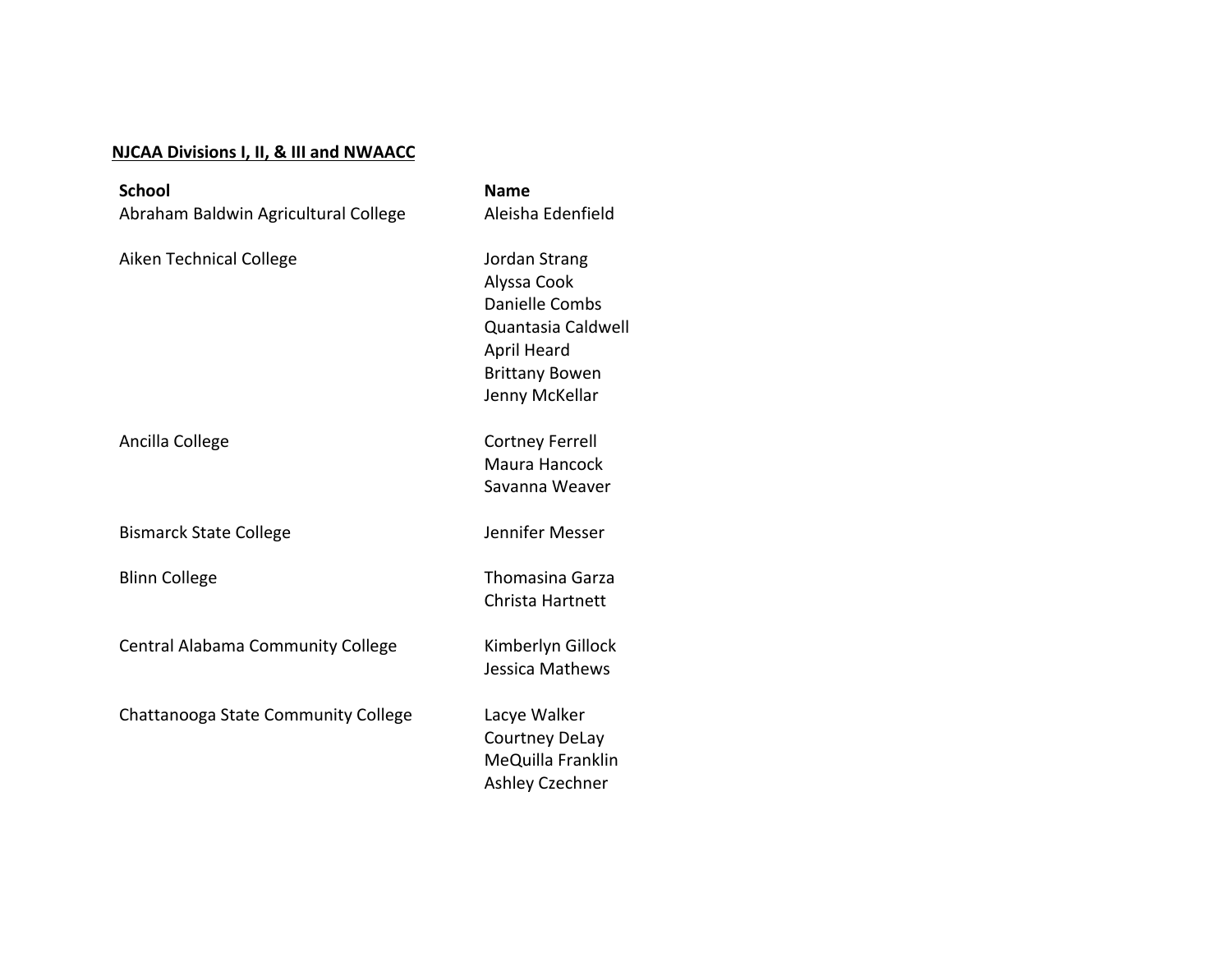Makinley Fletcher Beth Breeden Megan Crawford

College of Southern Idaho Brooke Boggess

Eastern Arizona College **Amanda** Martinez

Frank Phillips College Christine Blankenship

Gordon State College **Blake Bishop** Blake Bishop

Chelsea Buttars Whitney Carlton Nellie Makings Averie Schroeder Tyler Wilkinson

Victoria Chavez Yvanna Bejarano Hannah Rost Bianca Haro

Christina Florence Ashlie Odle Breanna O'Leary Janelle Smith

Kaydee Boyt Olivia Wolfe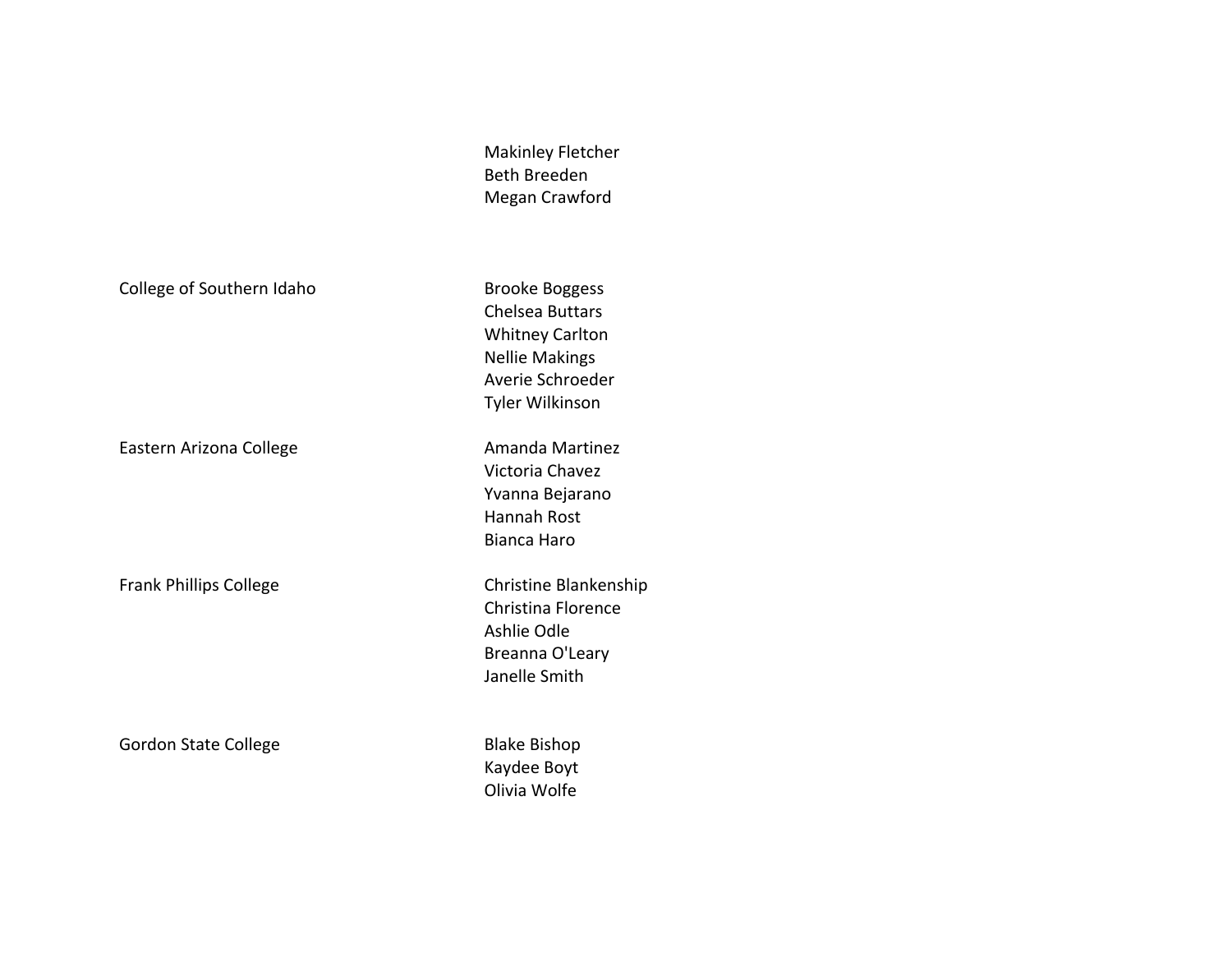Amanda Voyles

Kimberly Stanley Elizabeth Moore Iliana Hinojosa Tara Tague Jodi Ekster Andrea Moen

Hill College **Ashley Deitz** 

Holmes Community College **Kaitlyn** Doles

Victoria Hunt Kelsey Marter **Ginny Mills** Kelsey Shaw Lauren Tharp

Illinois Central College Sydney Caldwell

Samantha Caldwell Paige Garber Amber Haulk Cori Maloney Lauren Nelson Jacklyn Ralph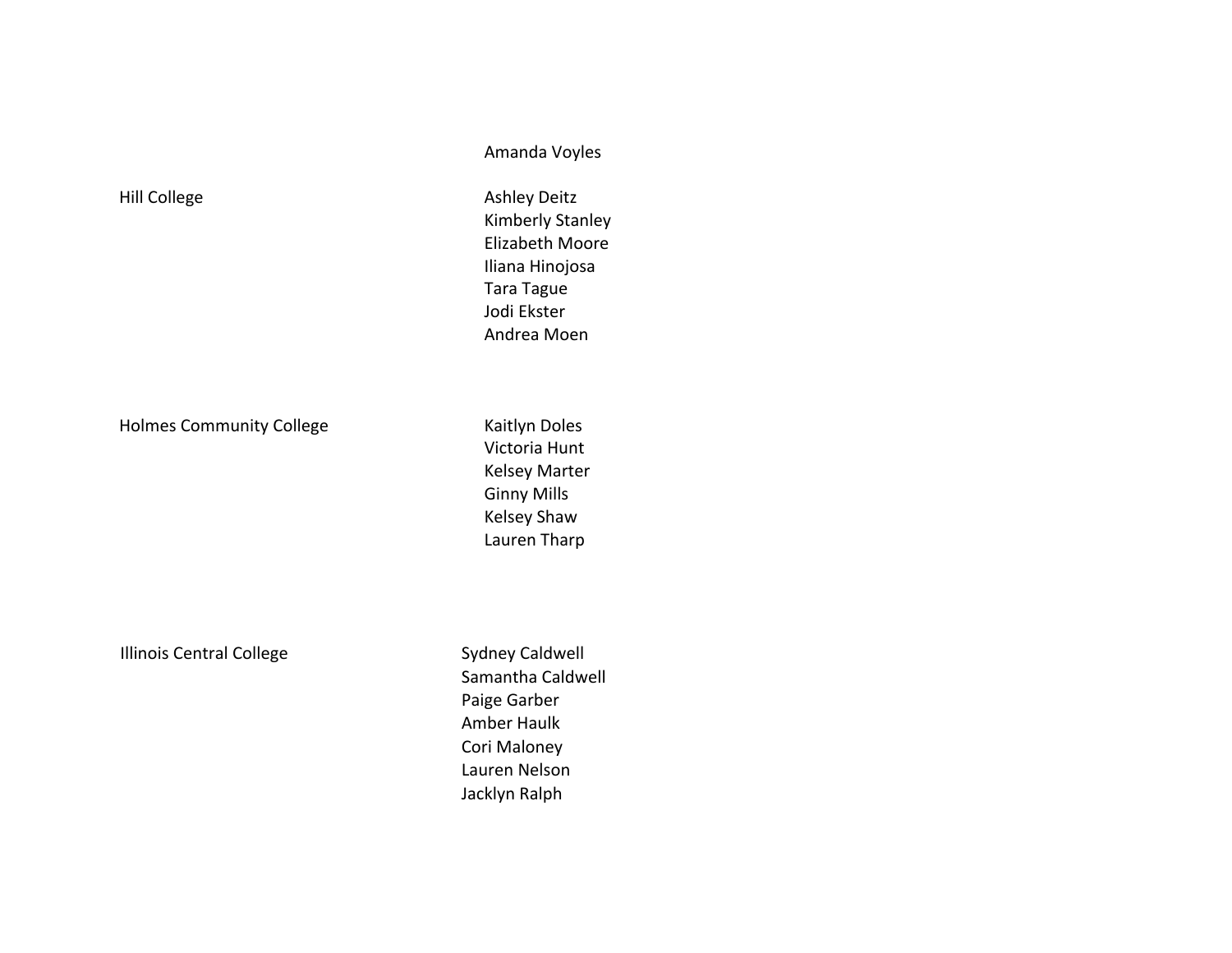Sara Rogers Danielle Williams McKensie Vissering

Independence Community College Shelby Cassity

Indian Hills Community College **Cortney Wood** 

Iowa Central Community College Kasie Jensen

Carley Conley Heather Lanphear Samantha Oxford Rebecca Scarbrough Amber Schafer Shelbi Trarbach

Ali Martin Lindsey Evans Hiliary Pennington Samantha Norris Carrie Hudson Paige Blom

Jordan Sandquist Mackenzie VanDenBerg Chelsey Swenson Bekah Rolling Hannah Koerperich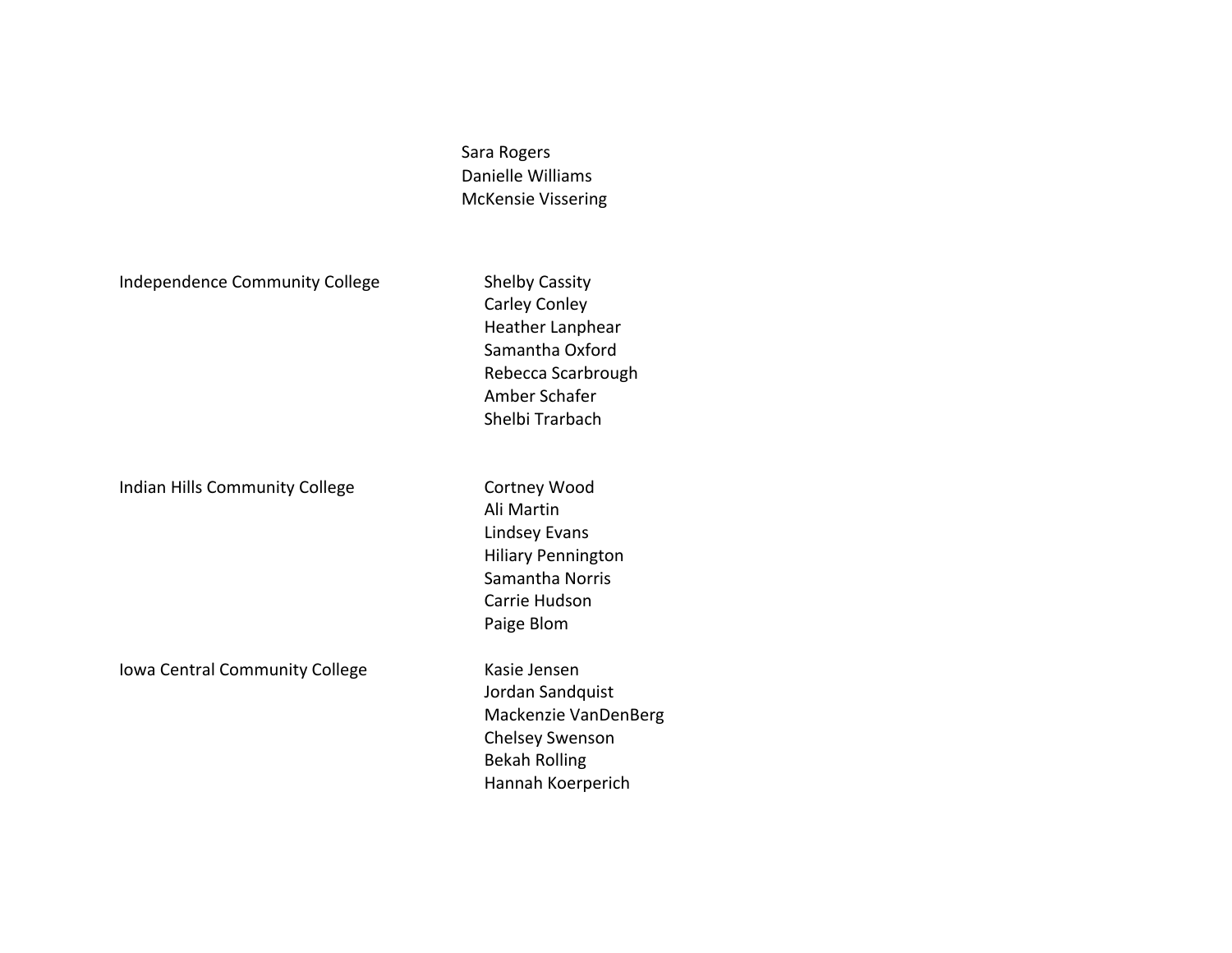Iowa Western Community College Cailin Simpson

Joliet Junior College **Melissa** Gretz

Kankakee Community College **Brittney Adams** 

Kishwaukee College **College College College College College College College College College College College College College College College College College College College College Co** 

Lake-Sumter Community College Kayle Mullenix

Louisburg College Traci Bridgers

Corinne Frei Morgan Allee McKristie Jeske Megan Risetter

Kylee Simpson Greta Smeins Breana Canova Daleigh Fossler

Ashley Colen Jordyn Mecklenburg Kelcee Miller

Caneel Marrero

Theresa Brown Jamie Hockaday Lauren Saller Morgan Tharrington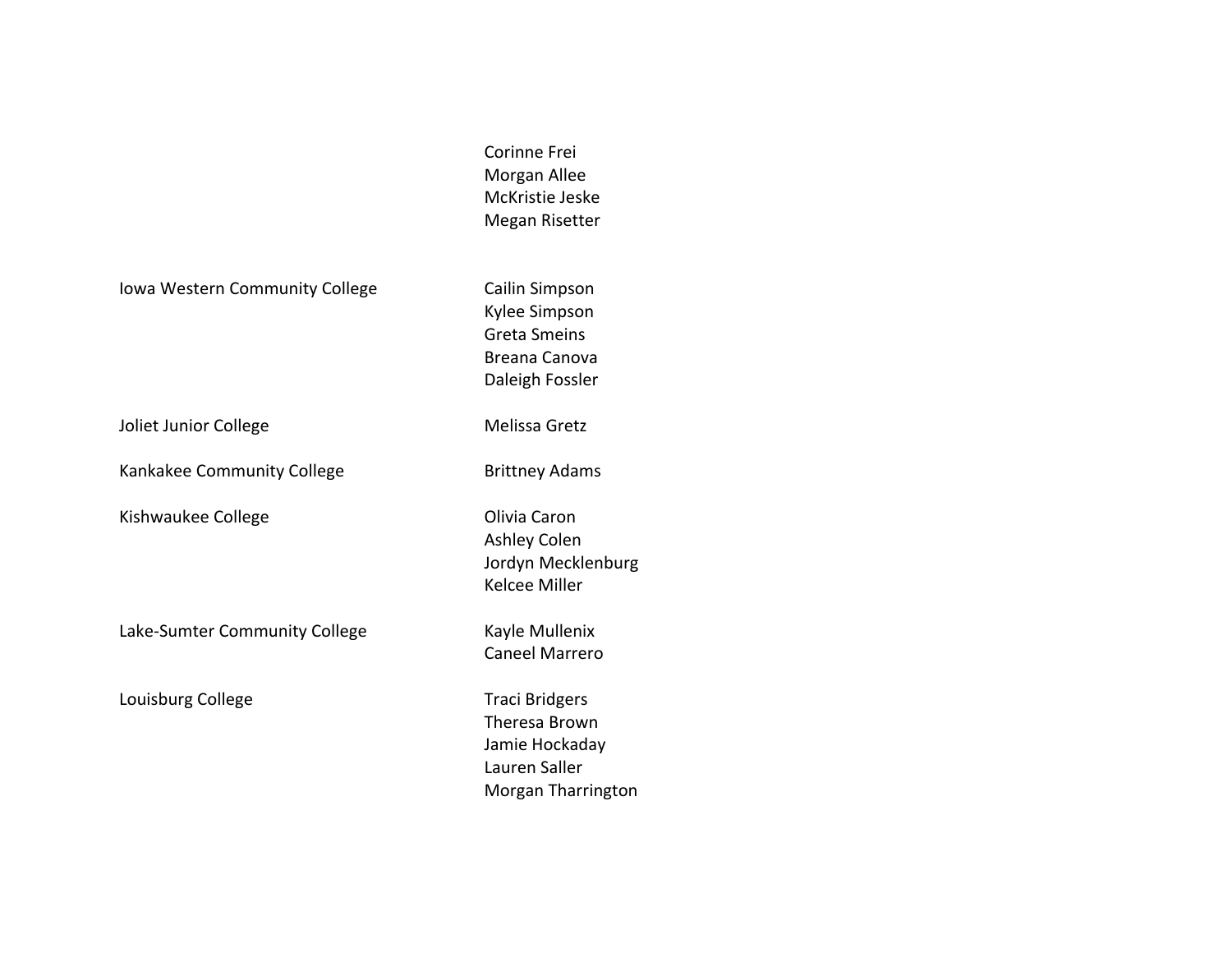## Megan Thompson

Savannah Havard Emily Trahan

Anna Weber

Amanda Sitren Jillian Eagle

Kelsey LaVaute

Raleigh Downs Kelsie Follin

Hannah Hastings Madeline Hickman Kimberly Jumper Haley Knepp Nicki Whitten Ellen Tarrant Claire Wilkerson

Louisiana State University at Eunice Tiffany Havard

Miami University Hamilton Shelby Richards

Middlesex County College Morgan Brown

North Idaho College **Brianna** Bishop

Northeast Mississippi Community College Katie Beth

Santa Fe College Santa Fe College Stephanie Cameron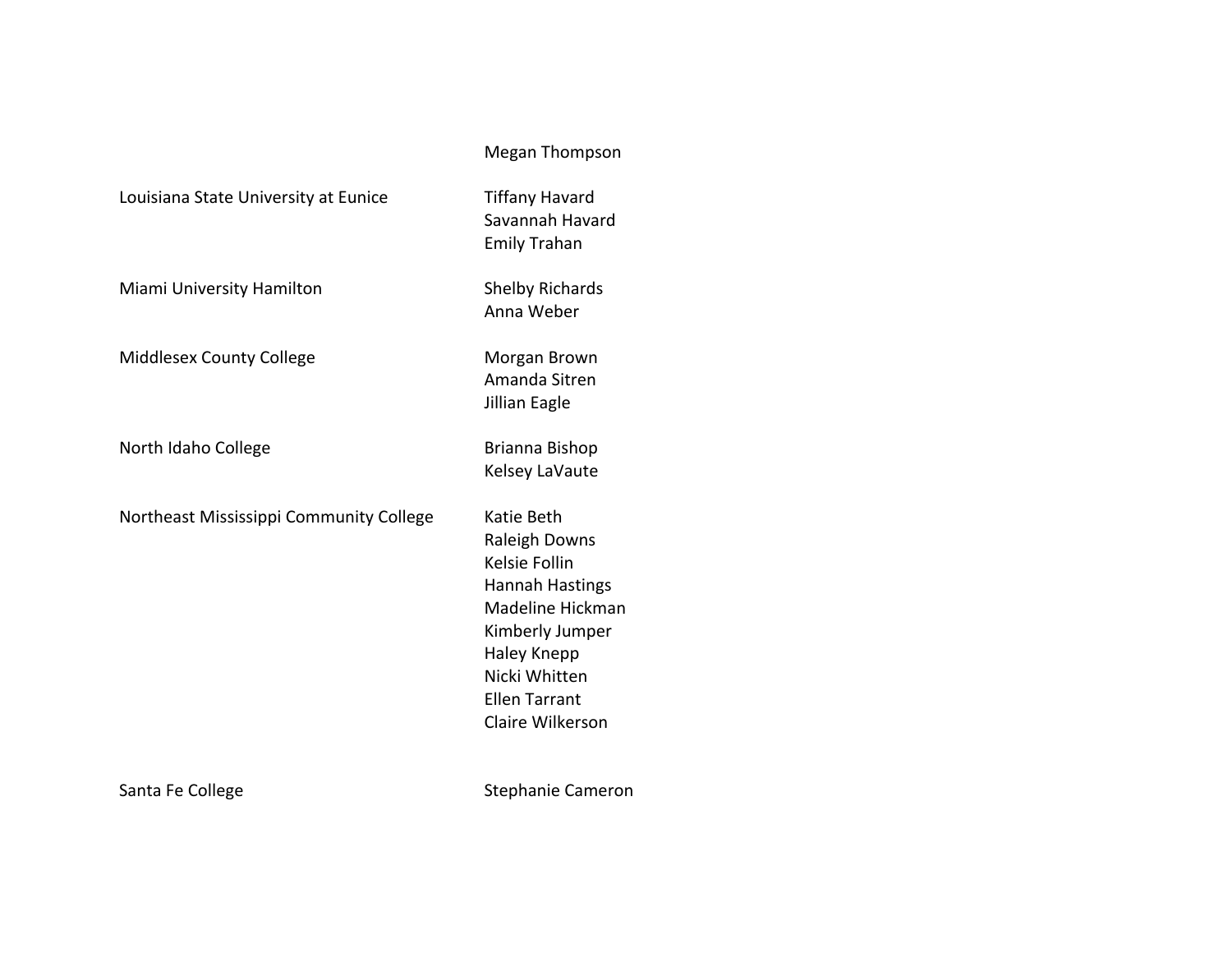|  | Seminole State College of Florida |
|--|-----------------------------------|
|--|-----------------------------------|

Shelton State Community College Tiffany Huddleston

South Mountain Community College Talia Besser

Elizabeth Eby Priscilla Gonzalez Alexis Granito Dannielle Walsh Myraida Figueroa Alexis Schlotter Lindsey Nolan Lauren Vinson

Bianca Torres

Reba Hawkins Jenny Haney Mollie Hanson Kristina Kelly Katelyn Reed Jordan Reynolds Maggie Meacham

Kayla Pritchett Bernice Gover Kyli Parsons Lindsey Skinner Lianna Zamora Shauna Barringer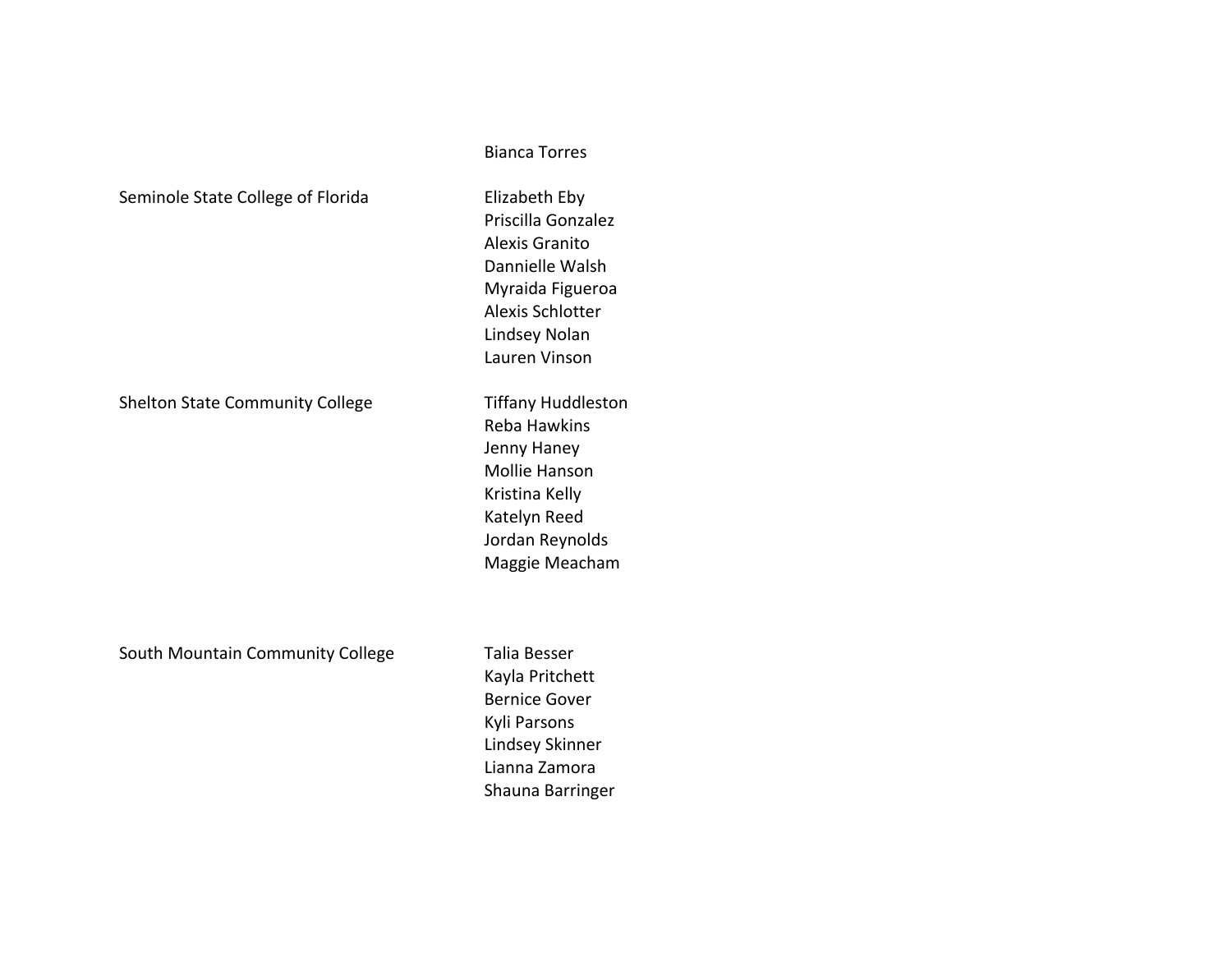Chelsey Streibich Lysandra Gomez

Southern Union State Community College Jordan Edge

Jessica Kytan Hayden Bartlett Ashley Tumlin Amy Goodson Courtney Phillips

Spartanburg Methodist College Nicole Bible

Lauren Eastwood Lindsay Gore Alexa Ritchie KC Shue Lacy Smith

St. Johns River State College Kaylynn Sloat

Wallace State Community College Victoria Frith

Heather Parker Lauren Payne Paige Rowland

Heather Sutliff Heather Udry